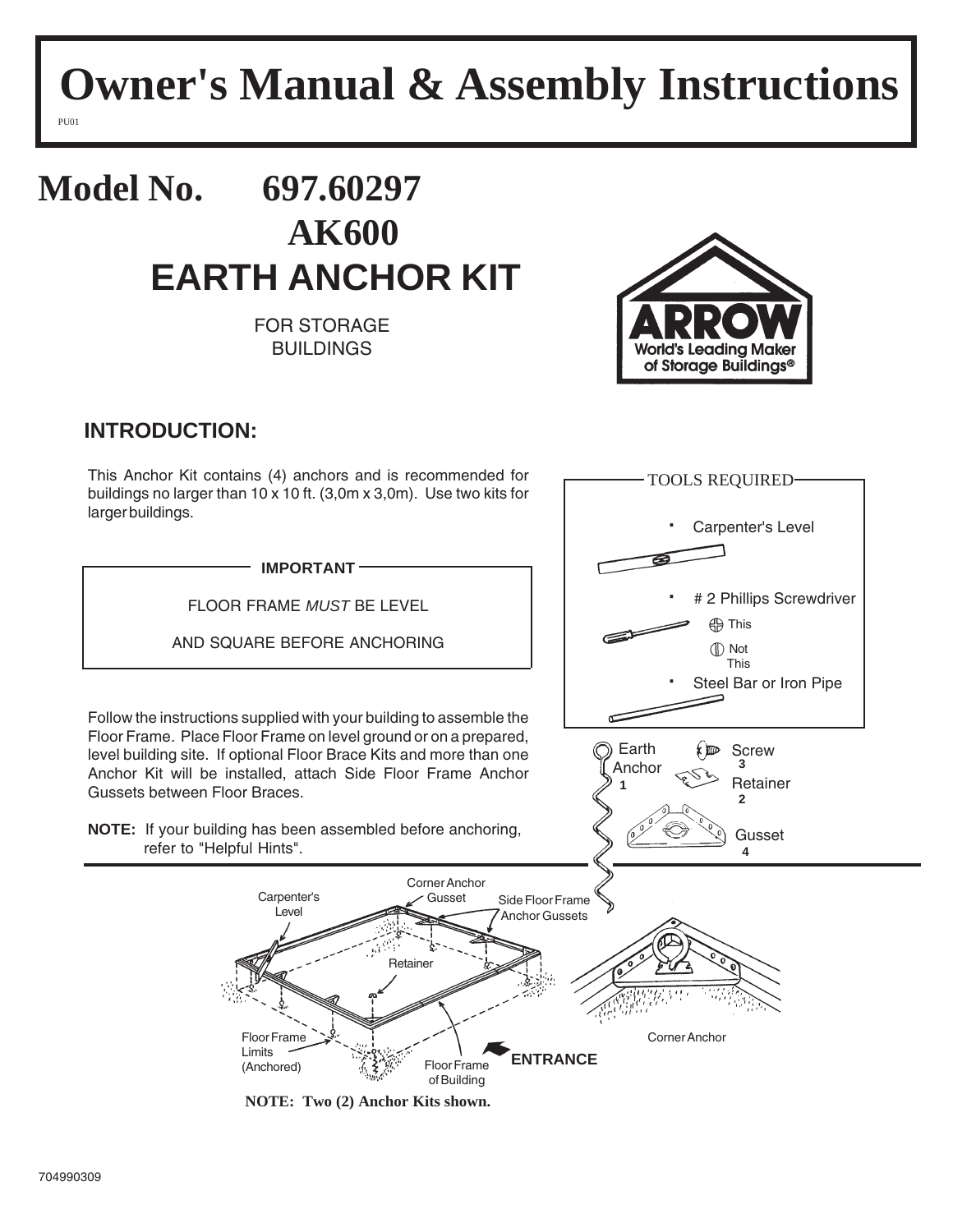### **STEP 1** Installing Gussets

- 1. Attach a Gusset in each corner of Floor Frame.
- **NOTE:** On some Models, it will be necessary to drill 1/8" (3,2mm) holes in the Floor Frame at each Anchor Gusset.
- 2. All other Gussets (2 Kits) are to be attached to Side Floor Frames. Bend one flange on each of these Gussets before installing.

### **STEP 2** Installing Anchors

1. Make a "Starter Hole" in the ground for Anchor by inserting a long screwdriver or similar tool through the large hole in Gusset and into the ground. Push tool straight down into the ground approximately 10" (25,4cm) at each Anchor. Remove the tool and soak the ground at the "Starter Holes" with water.

**NOTE:** If ground is very loose, sandy or contains rocks, refer to the "Helpful Hints".

- 2. Move Floor Frame away from "Starter Holes' to install Anchors in the ground.
- 3. Insert sharp point of Anchor into "Starter Hole". Keep a steady downward pressure on Anchor while turning it clockwise into the ground. Use a 1/2" (1,3cm) steel bar, iron pipe or similar tool through the eye of the Anchor. Apply even pressure on both sides of the tool while turning.

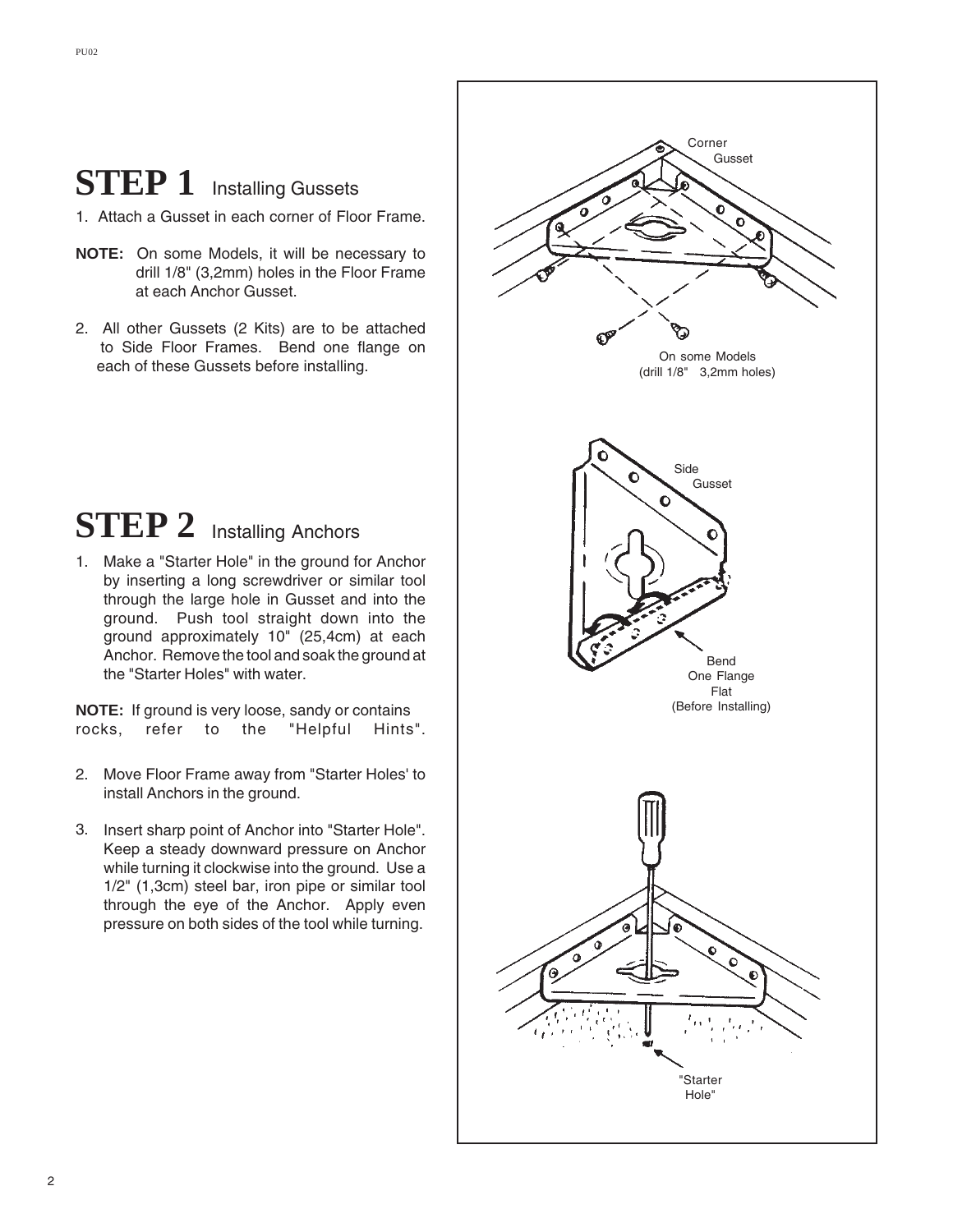- **IMPORTANT:** Anchor *must* go straight down into the ground. Do not allow Anchor to angle or wander from the starting point.
- 4. Anchors are at proper depth when there is 1" (2,5cm) space under the eye as shown.
- 5. Move Floor Frame back in position over Anchors. Turn each Anchor slightly as necessary to align eye with slots in Gusset so that Floor Frame will rest on the ground.

### **STEP 3** Tightening the Anchors



TIGHTEN ANCHORS *ONLY* AFTER BUILDING HAS BEEN ERECTED.

- 1. Insert a Retainer (tabs pointing down) under the eye of each Anchor so that tabs drop into slot in Gusset. Retainer must be flat against Gusset.
- 2. Turn Anchor clockwise until eye is *firmly* against Retainer. DO NOT OVER TIGHTEN!
- **NOTE:** Each Corner Anchor can be tightened much easier with the Corner Panel removed from building.
- **IMPORTANT:** Re-install each Corner Panel before removing another Corner Panel from building.